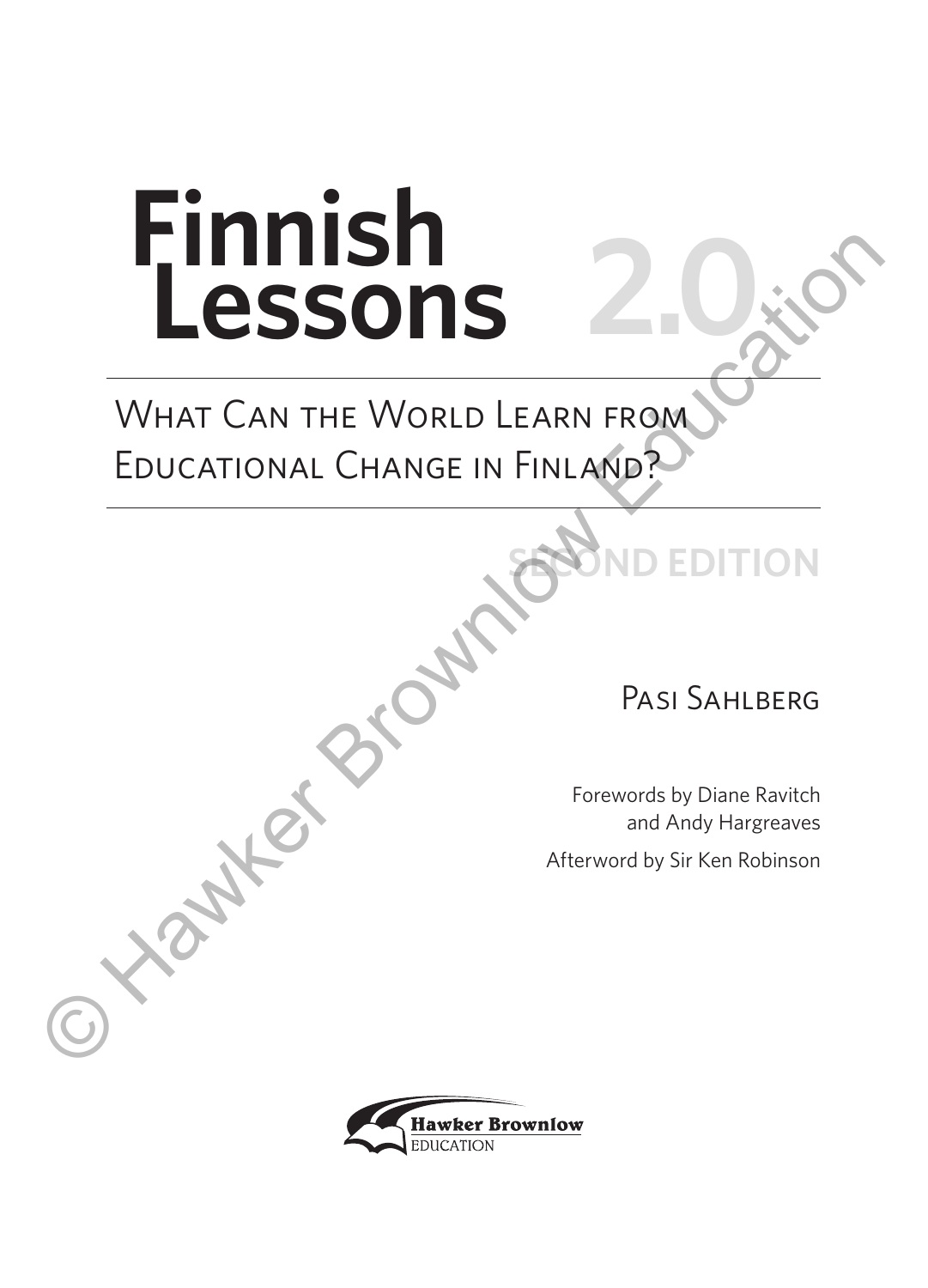# **Contents**

|    | <b>Foreword to the Second Edition:</b><br><b>An Alternate Universe</b> Diane Ravitch | vii  |  |
|----|--------------------------------------------------------------------------------------|------|--|
|    | <b>Foreword to the First Edition:</b><br><b>UnFinnished Business</b> Andy Hargreaves |      |  |
|    | <b>Preface to the Second Edition</b>                                                 | XV   |  |
|    | <b>Acknowledgments</b>                                                               | xvii |  |
|    | Introduction: Yes, We Can (Learn from One Another)                                   | 1    |  |
|    | Northern Exposure                                                                    | 2    |  |
|    | Finland as an Inspiration                                                            | 4    |  |
|    | Learning from Others                                                                 | 7    |  |
|    | The Plan of This Book                                                                | 10   |  |
| 1. | The Finnish Dream: A Good School for All                                             | 13   |  |
|    | <b>Postwar Finland</b>                                                               | 14   |  |
|    | <b>Universal Basic Education</b>                                                     | 16   |  |
|    | The New School Is Born                                                               | 20   |  |
|    | <b>Expanding Upper-Secondary Education</b>                                           | 24   |  |
|    | <b>Improving Educational Attainment</b>                                              | 26   |  |
|    | A Generation of Educational Change                                                   | 32   |  |
|    | The Finnish Education System in 2015                                                 | 37   |  |
|    | The Finnish Paradox: Less Is More                                                    | 42   |  |
|    | From Periphery to Limelight                                                          | 42   |  |
|    | <b>Educational Attainment</b>                                                        | 45   |  |
|    | <b>Equity of Outcomes</b>                                                            | 47   |  |
|    | <b>Student Learning</b>                                                              | 53   |  |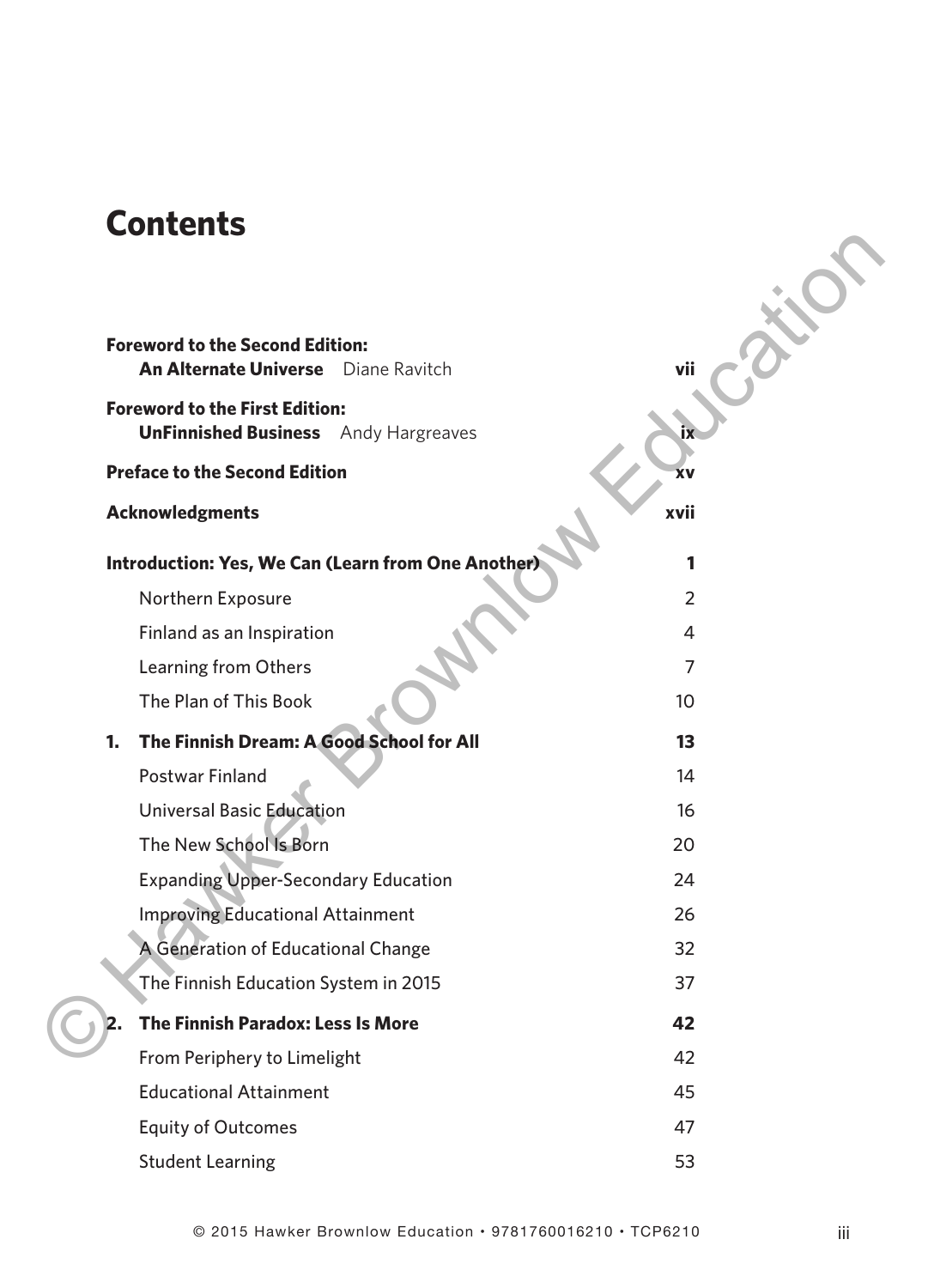|              |    | <b>Cost of Education</b>                                 | 63  |
|--------------|----|----------------------------------------------------------|-----|
|              |    | <b>Finnish Paradoxes of Education</b>                    | 67  |
|              | 3. | The Finnish Advantage: The Teachers                      | 77  |
|              |    | The Culture of Teaching                                  | 77  |
|              |    | <b>Becoming a Teacher</b>                                | 81  |
|              |    | <b>Research-Based Teacher Education</b>                  | 84  |
|              |    | <b>Teachers as Researchers</b>                           | 91  |
|              |    | <b>Professional Development</b>                          | 94  |
|              |    | <b>Teachers Are Leaders</b>                              | 96  |
|              |    | <b>School Leaders Are Teachers</b>                       | 100 |
|              |    | Good Teachers, Great Schools                             | 101 |
|              |    | What If Finland's Great Teachers Taught in Your Schools? | 105 |
|              | 4. | The Finnish Way: Competitive Welfare State               | 109 |
|              |    | The Power of Globalization                               | 110 |
|              |    | The Global Educational Reform Movement                   | 112 |
|              |    | An Innovation Economy                                    | 120 |
|              |    | Welfare, Equality, and Competitiveness                   | 125 |
|              |    | Foreign Innovation, Finnish Implementation               | 130 |
|              |    | The Finnish Dream Challenged                             | 133 |
|              | 5. | <b>Is the Future Finnish?</b>                            | 135 |
|              |    | <b>Success by Being Different</b>                        | 136 |
|              |    | <b>Successful Educational Reform</b>                     | 138 |
|              |    | The Transfer of Change Knowledge                         | 144 |
|              |    | The Future of Finnish Education                          | 148 |
|              |    | Afterword Sir Ken Robinson                               | 159 |
| <b>Notes</b> |    |                                                          | 161 |
|              |    | <b>References</b>                                        | 165 |
|              |    | <b>About the Author</b>                                  | 176 |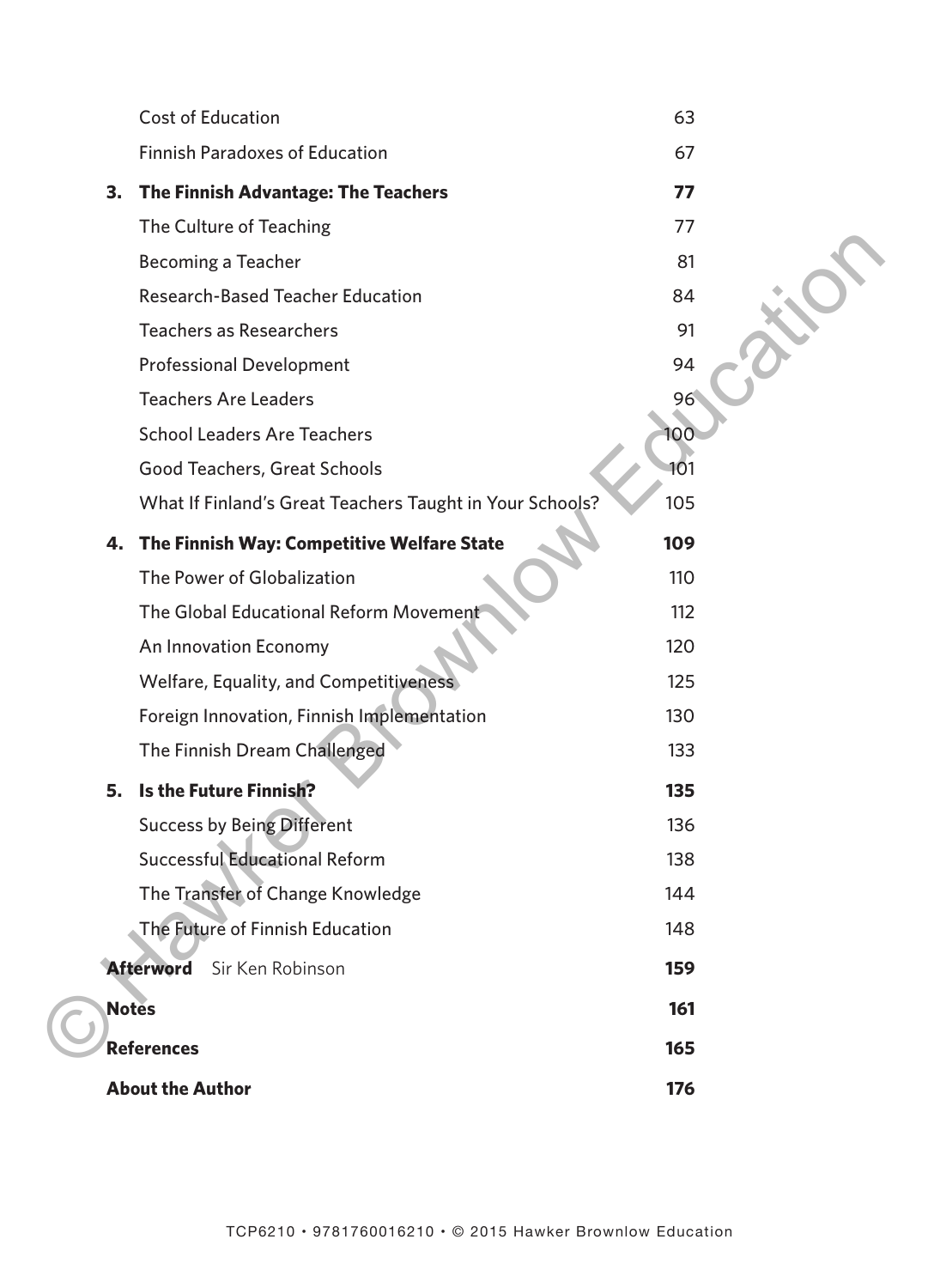## The Finnish Dream A Good School for All

God mend us! The fact is that we don't even know the first letter of the alphabet, and that knowing how to read is the first duty of every Christian citizen. The power of law, of church law, may force us to it. And you know what kind of contraption the State has watching, eager to snap us up in its jaws if we don't obediently learn to read. The stocks are waiting for us, my brothers, the black stocks; their cruel jaws gaping wide like those of a black bear. The provost has threatened us with those hellish pincers, and he is bound to carry out his threat unless he sees us eagerly studying every day.

—Aleksis Kivi, *Seven Brothers*

The story of Finland is a story of survival. It is eloquently captured by Aleksis Kivi in the first Finnish novel, *Seven Brothers*, which was published in 1870. It is a story of orphan brothers who realize that becoming literate is the key to happiness and a good life. Since those days, reading has been an integral part of Finnish culture. Education has served as the main strategy for building a literate society and a nation that is today known by the world for its cultural and technological achievements. Therefore, *Seven Brothers* belongs to the list of core texts in most Finnish schools today.

Being a relatively small nation situated between much larger powers of the East and the West has taught Finns to accept existing realities and take chances with available opportunities. Diplomacy, cooperation, problem solving, and seeking consensus have thus become hallmarks of contemporary Finnish culture. These traits all play an important part in building an educational system that has enjoyed global attention due to its equitable distribution of good teaching and learning throughout the nation.

This chapter describes how Finland has progressed from being a poor, agrarian, and only modestly educated nation to a modern, knowledge- based society with a high-performing education system and a world-class innovation environment. Expanding access to education from early childhood education all the way to the highest academic degrees and adult learning has been a long-term ideal in Finnish society. This chapter first provides a historic and political context for realization of this Finnish Dream. It then describes the evolution of the unified comprehensive basic school, or *peruskoulu* as it is called in Finnish, and some principles of upper- secondary education that are an important part of Finnish educational success.<sup>1</sup> Present structures and policies of the Finnish education system are briefly outlined at the end of the chapter. A Good School for All<br>
Society and the fluid the state of the state and the state of the state of the state and<br>
the thrownlow boreal the first tett of the state and the state of the state of<br>
the durch law, may force us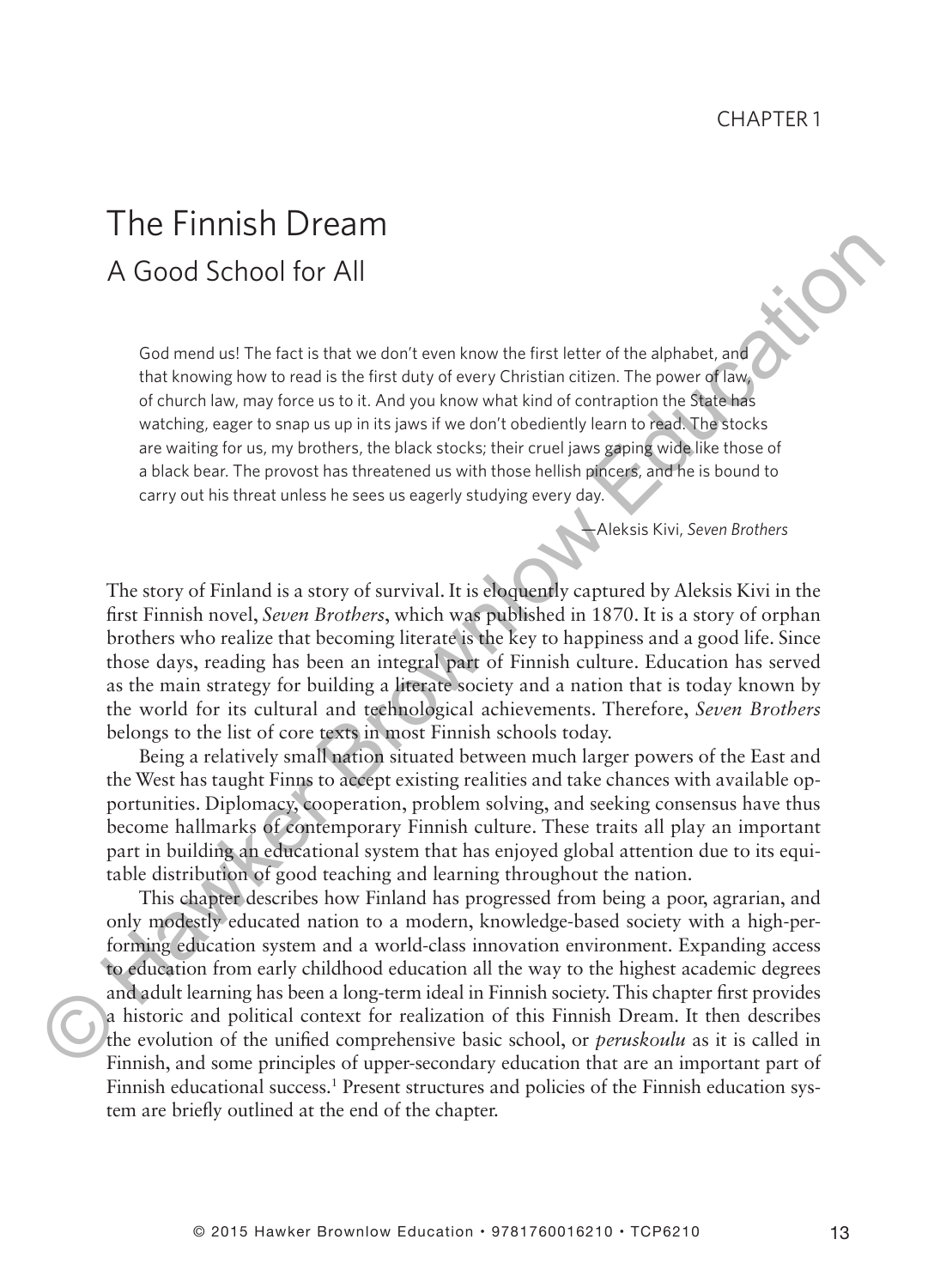### **POSTWAR FINLAND**

War ranks among the most serious of imaginable crises for any democratic nation. Except for a short period of ceasefire, Finland was at war from December 1939 to the spring of 1945. The cost of war for that young, independent democracy with a population of fewer than 4 million was enormous: 90,000 dead and 60,000 permanently injured. In addition, 25,000 were widowed and 50,000 children were orphaned. A peace treaty with the Soviet Union was signed in Moscow on September 19, 1944, but military campaigns to remove German troops from Finland continued until April 1945. The conditions that the Finns accepted were severe. Finland had to hand over 12% of its territory to the Soviets and had to relocate 450,000 people—11% of Finland's total population. The Finnish concessions to the Soviets were estimated to reach 7% of its Gross Domestic Product (GDP). A peninsula near Helsinki had to be rented to the Soviet army as a military base, political prisoners had to be released, and wartime leaders were judged in war tribunals. Several political associations were prohibited, and the Communist Party was established as a legal Finnish political entity. These concessions led to such fundamental political, cultural, and economic changes in Finland that some have identified the postwar era as the emergence of a "Second Republic."<sup>2</sup> ulation of tever than 4 million was enormains 20,0000 detailed and 60,000 permanent-<br>hy injured. In addition, 25,000 were widowed and 50,000 diddren were orphaned. A<br>pasce treaty with the soviet Union was signed in Moscov

Most important, Finland had fought for its freedom and survived. External threats experienced during and after World War II united Finns, who still felt the wounds of the previous 1918 civil war. The post–World War II era was one of political instability and economic transformation, but it also gave rise to new social ideas and social policies in particular the idea of equal educational opportunities. It is difficult to understand why education has become one of the trademarks of Finland without examining these post–World War II political and social developments. Even among Finns, there are those who argue that the search for key success factors in the Finnish educational system has to extend much earlier than 1970, a year often recognized as a historical milestone in Finnish education for reasons explained later in this chapter.

History is often easier to understand when it is segmented into periods or phases of development, and the recent history of Finland is no exception to this strategy. Although there are many ways to recount Finland's history depending on the purposes and perspectives of its authors, in this case it is helpful to illustrate congruencies between the development of Finland's education system and three stages of economic development following World War II:

- enhancing equal opportunities for education by way of transition from a northern agricultural nation to an industrialized society (1945–1970)
- creating a public comprehensive school system by way of a Nordic welfare society with a growing service sector and increasing levels of technology and technological innovation (1965–1990)
- improving the quality of basic education and expanding higher education in keeping with Finland's new identity as a high-tech, knowledge-based economy (1985–present) (Sahlberg, 2010a)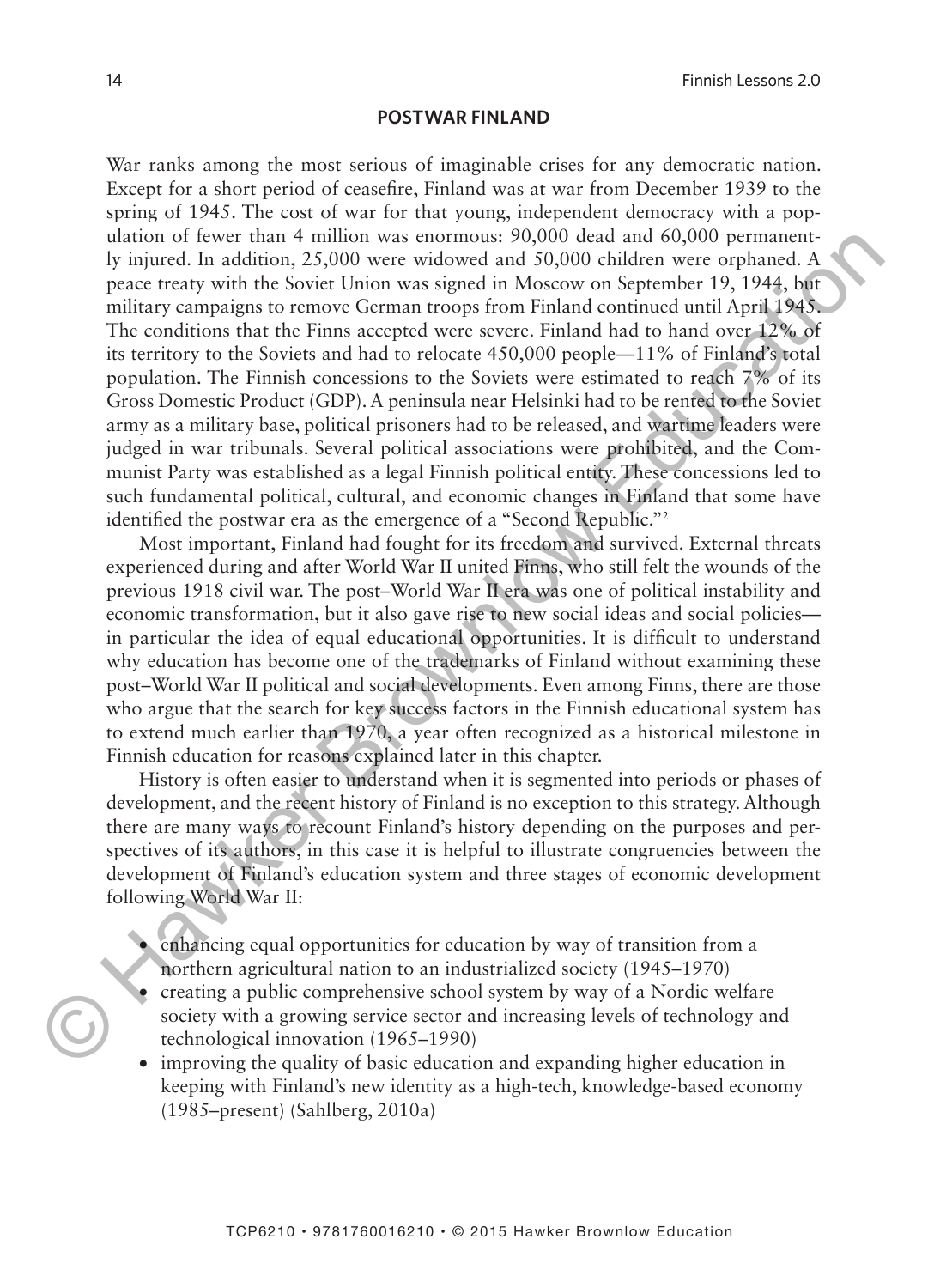The 1950s were already a time of rapid changes to Finland's economic structure, but the 1960s have been characterized as phenomenal by international standards (Aho, Pitkänen, & Sahlberg, 2006; Dahlman, Routti, & Ylä-Anttila, 2006). The decade of the 1960s saw Finnish society, in more general terms, relinquish many of its old values, and traditional Finnish institutions began to transform. Public services—especially basic education—were among the most visible sites of change. When the time for decisive change arrived, its speed and thoroughness took many Finns by surprise.

The end of World War II prompted such radical changes to Finnish political, social, and economic structures that immediate changes to education and other social institutions were required. Indeed, education soon became the main vehicle of social and economic transformation in the postwar era. In 1950, educational opportunities in Finland were unequal in the sense that only those living in towns or larger municipalities had access to grammar or middle schools. Most young people left school after 6 or 7 years of formal basic education. Where private grammar schools were available, pupils could apply to enroll in them after 4, 5, or 6 years of state-run basic school, but such opportunities were limited. In 1950, for example, just 27% of 11-year-old Finns enrolled in grammar schools consisting of 5-year middle schools and 3-year high schools. An alternative educational path after the compulsory 7 years of basic education was 2 or 3 years of study in one of the so-called civic schools, offered by most Finnish municipalities. This basic education could be followed by vocational training and technical education, but only in larger municipalities and towns that housed these institutions. se conceaning we have a smoll in the matrix and conceaning we have a smoll in the end of World War II promption of ndical changes to Finish political, social and conomic structures that inimiddiate changes to Finish politi

In 1950, there were 338 grammar schools offering further educational opportunities after the 6-year basic school in Finland (Kiuasmaa, 1982). The Finnish state operated 103 of these schools, and municipalities ran 18. The remaining 217 grammar schools, about two-thirds of the total, were governed by private citizens or associations. The major burden of the rapid expansion of education following basic schooling was absorbed by these private schools. A significant social innovation in 1950 was issuance of legislation that guaranteed state subsidies to private schools, and simultaneously extended the government's control over these schools. This change made it possible to respond to the public's growing interest in education by opening new private schools, as their financial risks were diminished through state funding.

In the early years after Finland's independence, teaching in primary schools was formal, teacher-centered, and focused more on moral than cognitive development. Although pedagogical ideas aimed at social gains and more holistic interpersonal development were known in Finland as early as the 1930s, school education was not greatly influenced by them (Koskenniemi, 1944). Three dominant themes in Finnish national education policy between 1945 and 1970 would come to change this traditional model:

- The structure of the education system would provide access to better and more education for all.
- The form and content of curricula would focus on development of individual, holistic personalities of children.
- Teacher education would be modernized to respond to needs arising from these developments. The future dream of Finland was built on knowledge and skills; thus, education was seen as a foundation for establishing the future (Aho, Pitkänen, & Sahlberg, 2006).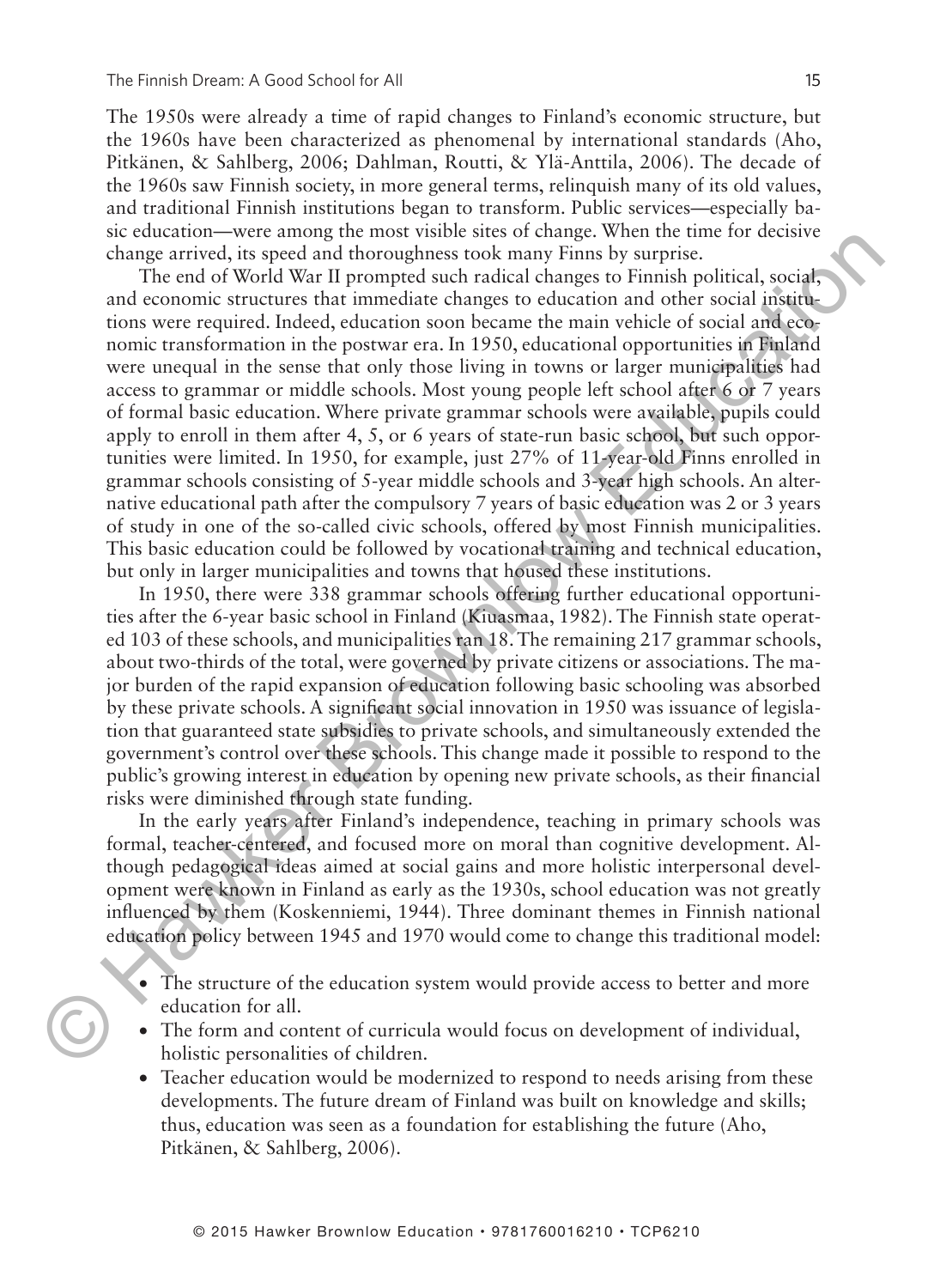Finland's economic structure in 1950, comparable to Sweden's economy in 1910, was in transition. Key industries were shifting from farming and small business to industrial and technological production. The new political environment in the postwar era had also activated working-class families, who insisted that their children should have opportunities to benefi t from extended public education. Consequently, a model for comprehensive schools offering universal access and a unified curriculum, first proposed in the 1920s, was revived and entered education policy discussions soon after the end of World War II. It was clear that to become a recognized member of the community of Western democracies and market economies, Finland needed a better-educated population. This was a vision for the entire nation.

### **UNIVERSAL BASIC EDUCATION**

The first 2 decades after World War II were politically turbulent in Finland. The Communist Party returned to the main stage of daily politics in the first postwar elections in 1944, and identified education as one of its primary strategies for building a Finnish socialist society. In the 1948 elections, three political parties received nearly equal seats in the Finnish national Parliament: the Social Democratic Party (50 seats), the Agrarian Centre Party (49 seats), and the Communist Party (49 seats). The rebuilding of Finland began; political consensus was a precondition for reforms, including renewing the Finnish educational system. The Conservative Party increased its popularity in the 1950s and became a fourth political force to be reckoned with in Finnish parliamentary negotiations. The political education committees played particularly important roles as the groundwork for comprehensive basic schooling for all Finnish students was laid, and the vision finally realized in 1970. competibility and a tend of the computer of the mode of the mode of the mode of the mode of Nordle War II. It was clear that to become a recognized member of the commutity of Wordle War II. It was clear that to become a r

Three politically oriented education committees are particularly worth mentioning. First, in June 1945, the government established the Primary School Curriculum Committee. The secretary of that committee was Matti Koskenniemi (1908–2001), who had, a few years earlier, written a seminal book on primary school didactics (Koskenniemi, 1944)*.* Through his contributions, perspectives on curriculum in Finland shifted from focusing on syllabi (the German term *lehrplan*) to describing educational objectives, process of education, and evaluation. These reforms were the first to modernize the Finnish curriculum by international standards, and they still resonate in contemporary curriculum thinking.

There are several reasons why this committee holds a central place in the history of Finnish education. First, the members devoted special attention to formulating new objectives for education, thereby deviating from German tradition in Finnish education. The committee put forth the idea that school should aim at educating young people to realize themselves as holistic individuals, possessing intrinsic motivation for further education. The content of education that would lead to this general aim was grouped into five thematic, cross-curricular areas, which later became a model for the Comprehensive School Curriculum Committee in 1970.

Second, curriculum reform was grounded in empirical studies conducted in 300 field schools involving 1,000 teachers. In this way, research became part of education policymaking. Third, and as a corollary of the previous two reasons, the quality of the